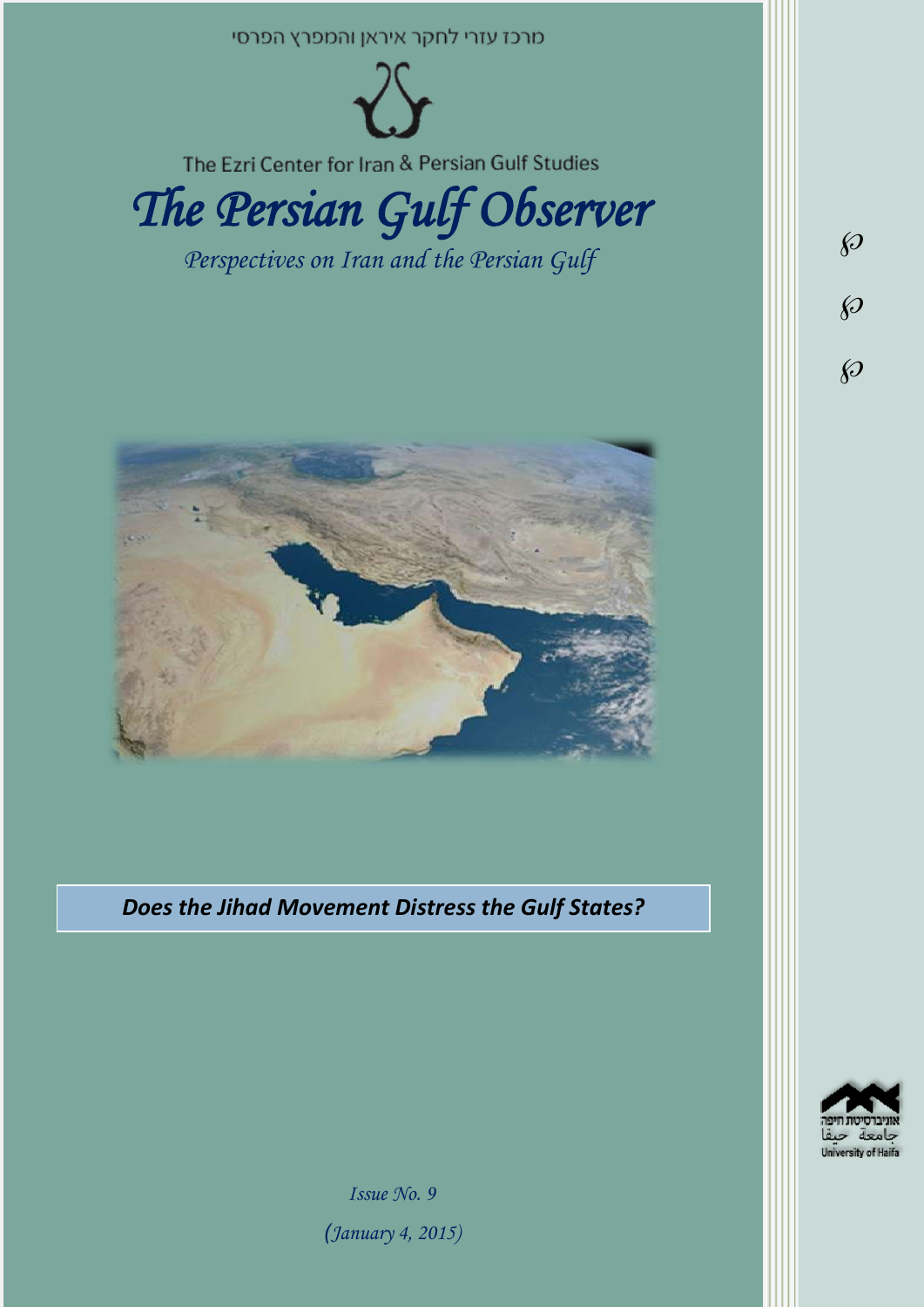The Ezri Center for Iran & Persian Gulf Studies at the University of Haifa is happy to launch The Persian Gulf Observer: Perspectives on Iran and the Persian Gulf. The Persian Gulf Observer will be published periodically, expressing the views and analysis of the Ezri center's researchers on various issues concerning the Persian Gulf region and the countries which lay by its shores. Attached please find the Nineth issue written by Dr. Glen Segell on "Does the Jihad Movement Distress the Gulf States?"

You are most welcome to follow the Ezri Center's twits at: <https://twitter.com/EzriCenter> , be our friend on Facebook: [https://www.facebook.com/pages/The-Ezri-Center-for-Iran-and-](https://www.facebook.com/pages/The-Ezri-Center-for-Iran-and-Persian-Gulf-Studies/141080069242626)[Persian-Gulf-Studies/141080069242626](https://www.facebook.com/pages/The-Ezri-Center-for-Iran-and-Persian-Gulf-Studies/141080069242626)

Watch and listen to conferences and lecturers in the Center's YouTube channel: <https://www.youtube.com/channel/UCZdzvlhv7a8nxLjYZdaz68Q> and visit our site:<http://gulfc.haifa.ac.il/>

You are also cordially invited to visit our site in Persian [www.TeHTel.com,](http://www.tehtel.com/) where you could find

interesting material on various aspects of the life in Israel.

# DOG DOG DOG DOG DOG DOG DOG

מרכז עזרי לחקר איראן והמפרץ הפרסי באוניברסיטת חיפה שמח להשיק את :*The Persian Gulf Observer* 

Perspectives on Iran and the Persian Gulf בו יוצגו מאמרי דעה שיופצו בתדירות תקופתית, פרי- עטם של חוקרי, המרכז על מגוון נושאים מאזור המפרץ הפרסי והמדינות השוכנות לחופיה.

להלן הגיליון התשיעי ובו מאמר מאת ד"ר גלן סגל בנושא "האם תנועת הג'יהאד מלחיצה את מדינות המפרץ?"

אנו מזמינים אתכם לעקוב אחרי ציוצי המרכז בכתובת: [EzriCenter/com.twitter://https](https://twitter.com/EzriCenter) ,

[https://www.facebook.com/pages/The-Ezri-Center-for-Iran-and-](https://www.facebook.com/pages/The-Ezri-Center-for-Iran-and-Persian-Gulf-Studies/141080069242626)

[Persian-Gulf-Studies/141080069242626](https://www.facebook.com/pages/The-Ezri-Center-for-Iran-and-Persian-Gulf-Studies/141080069242626)

לצפות ולהאזין לכנסים והרצאות בערוץ היו-טיוב של המרכז:

<https://www.youtube.com/channel/UCZdzvlhv7a8nxLjYZdaz68Q>

<http://gulfc.haifa.ac.il/> ולבקר אותנו באתר הבית:

דוברי ויודעי הפרסית שביניכם מוזמנים לבקר באתר שלנו בשפה הפרסית www.TeHTel.com בו ניתן למצוא חומרים מעניינים על היבטים שונים של החיים בישראל.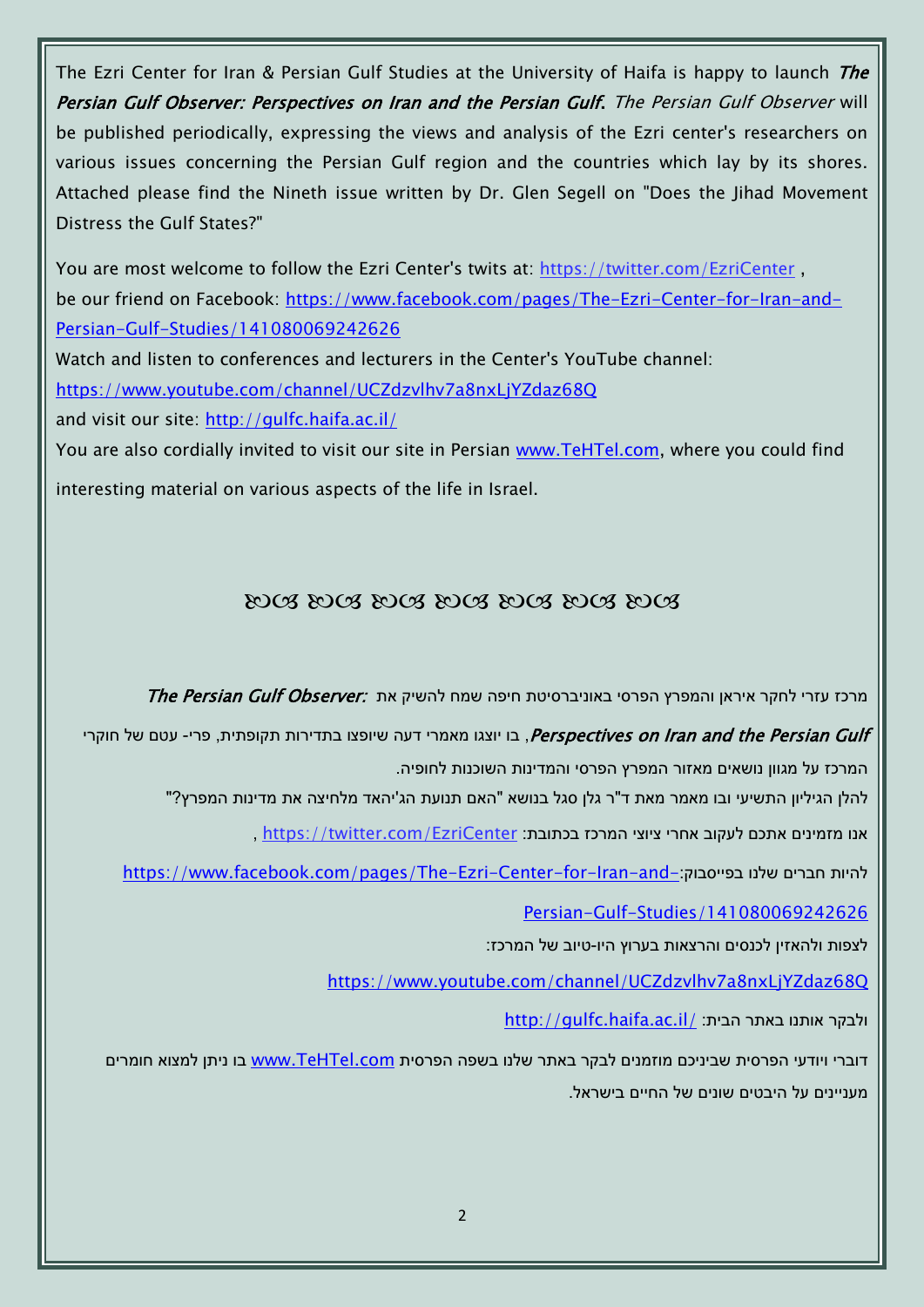# Does the Jihad Movement Distress the Gulf States?

By Dr. Glen Segell, Fellow – The Ezri Center for Iran and Persian Gulf Studies, University of Haifa

The Persian Gulf States didn't see a change of leadership with the Arab Spring that brought transformation to Egypt, Libya, Syria, Tunisia, Yemen, and others. The Gulf States leadership understands their small and closely knit population, being of the same tribal basis and identity. The processes and institutions of democracy are alien and would not appeal to them. On the other hand the processes and institutions of Islam such as Sharia and Jihad are part and parcel of their very essence. The Gulf States are no stranger to those who believe in, and are members, of Jihad movements. For this reason the Gulf States leadership have united, and support western efforts, to confront radical and extreme Jihad movements that could threaten their rule. They know their dynasties could be toppled in the heat of the moment, yet they also know that Jihad movements come and go, with apparent short longevity, mainly with local implications. They are intense and violent but soon dissipate. They are not exported. So nipping the Jihad movements at their source when they become vocal and with immediacy is the strategic dictum of "attack is the best form of defense"

#### Jihad movements and revolutionaries

In many ways Jihad movements such as the "Islamic State" (al-dawla al-islamiyya in Iraq and Syria) resemble revolutionary movements outside of Islam and indeed these in many ways resemble Jihad movements. Once the leaders have aged or died or both then the next generation of leaders are more placid. The progression of time sees the relaxation of impositions on the general population. The success of the 1917 Bolshevik Revolution saw its finale with the death of the last of its leaders Andropov in the 1980's. So too with modern epoch Islamic Jihad movements and revolutionaries. The first modern day Sunni Islamic revolution was in Sudan and the first modern Shia Islamic revolution was in Iran. Only a few years apart yet both shook the world. Despite the media and academic attention applied to the Iranian revolution, because it was an American ally, the more significant revolution was the Sunni Islamic revolution in Sudan. This was because of the non-state movements it inspired and because the Islamic world is a majority Sunni.

The al-Qa'ida (the base) movement looked towards Sudan as a base for its global Sunni Jihad aspirations. When the dream faded because of the inability to project the values and its forces globally, it turned its attention on confronting the world powers in Afghanistan. Saudi Arabia, the United States and the Soviet Union all joined the fray in Afghanistan. For the last 35 years the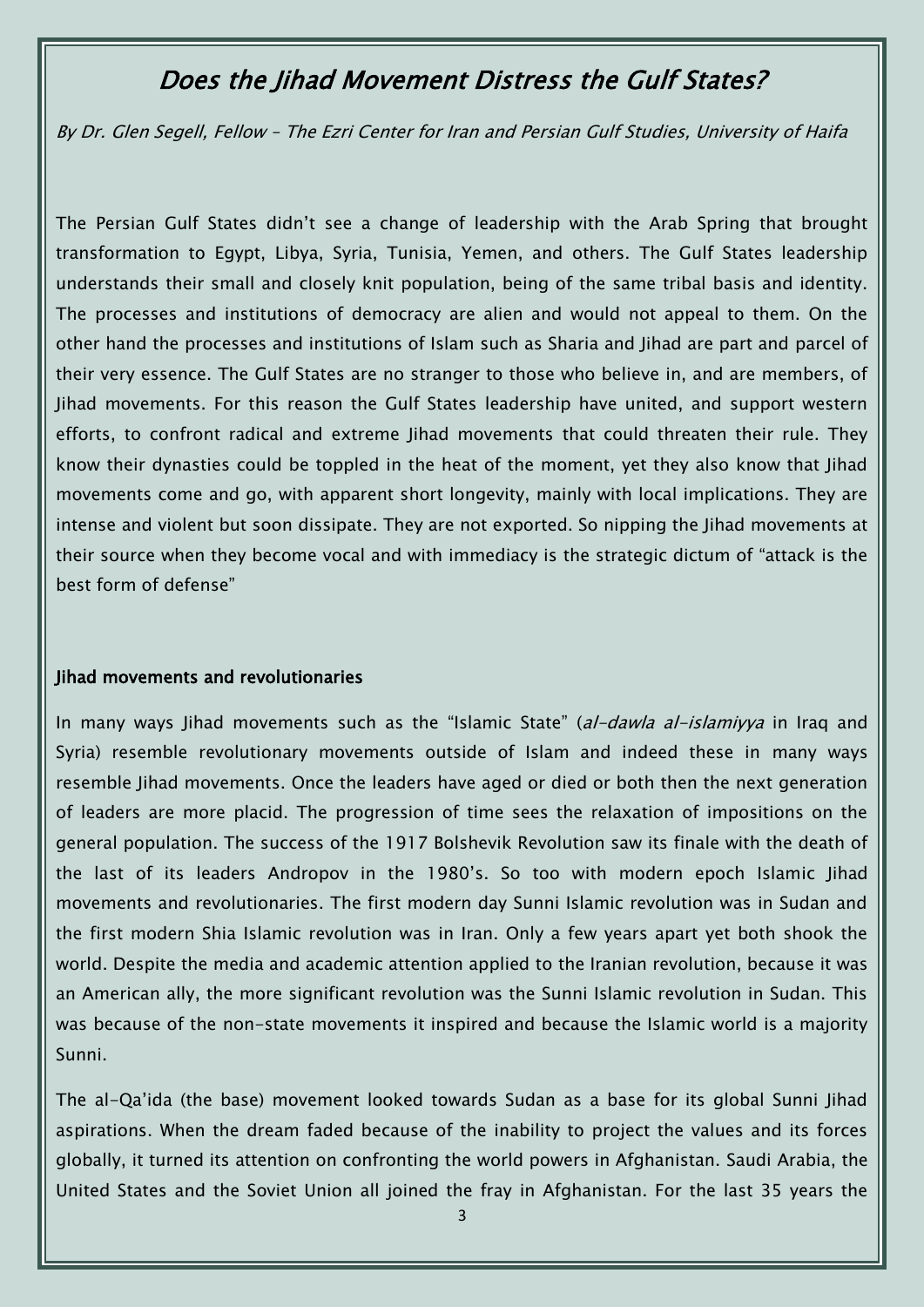remote mountains of Afghanistan have been battleground of the first transnational Jihad movement of the contemporary epoch with the rest of the world. If the Jihad movement had not proclaimed its global intentions then the world would have gladly let a small band of bearded heretics stake their tents and tend their goats in the name of Islam. Afghanistan has no natural resources such as oil and is of little geo-political strategic value.

Too be sure the religious fervor of the Jihad movement in Afghanistan had its positive side. It aided in reducing the illicit drug cultivations and exports from Afghanistan. However the idealism generated by this modern Sunni Jihad movement saw Saudi Arabian sponsorship of tens of thousands of volunteer fighters against the Soviet atheism. Given that the Soviets engaged in battle and the potential threat to Iranian oilfields, the United States saw opportunity to support the Sunni Jihad fighters as a proxy conflict of the Cold War, but not in support of the Jihad. The Royal Saudi family agreed to support this formula of American funding and Saudi manpower because it also wanted to advance its Islamic credentials following the 1979 Wahhabi revolt at the Grand Mosque in Mecca.

## The Jihad movement is localized and not global

The Shia Iranian movement didn't progress outside of its own nation-sate boundaries; it was localized and so attention focused on the Sunni Islamic revolution. The Sunni Islamic revolution in Sudan, the Jihad movement in Afghanistan, and the insecurities perceived by the Royal Saudi family also saw a radicalization by and within Saudi Arabia. The Mujahideen in Afghanistan were proclaimed as public heroes where Saudi youth were encouraged to join. The Saudi *ulama* (religious scholars) were given wider powers over society. Printing presses worked non-stop at printing Qurans for Islamic global missionary purposes while mosques worldwide received funding. Despite this the Jihad movement conflict remained localized in Afghanistan. Sudan soon slipped over the horizon and the battlefield didn't leave the remote Asian mountains. The Jihad was localized.

There was no decisive victory for any party to the first decade long struggle in Afghanistan. The Jihad movement in Afghanistan was overshadowed by the intra-Islamic conflict between Sunni Iraq and Shia Iran; of which there was also no decisive victor. However the seeds were sown amongst the participants in both conflicts to try to take the Jihad elsewhere and then to also return to Afghanistan after 9/11 in 2001. The 1990s saw the rise of sporadic Jihad movement inspired attacks in Egypt (Gamaa Islamiya insurgency), Algeria, Nairobi and Dar es Salam Tanzania (attacks on American embassies), and then the 9/11 attacks in 2001. In the Islamic world the germ was growing for both an increase in militants attacks against governments and foreigners as well as the Arab Spring. Yet these attacks were one off attacks. Despite the rise of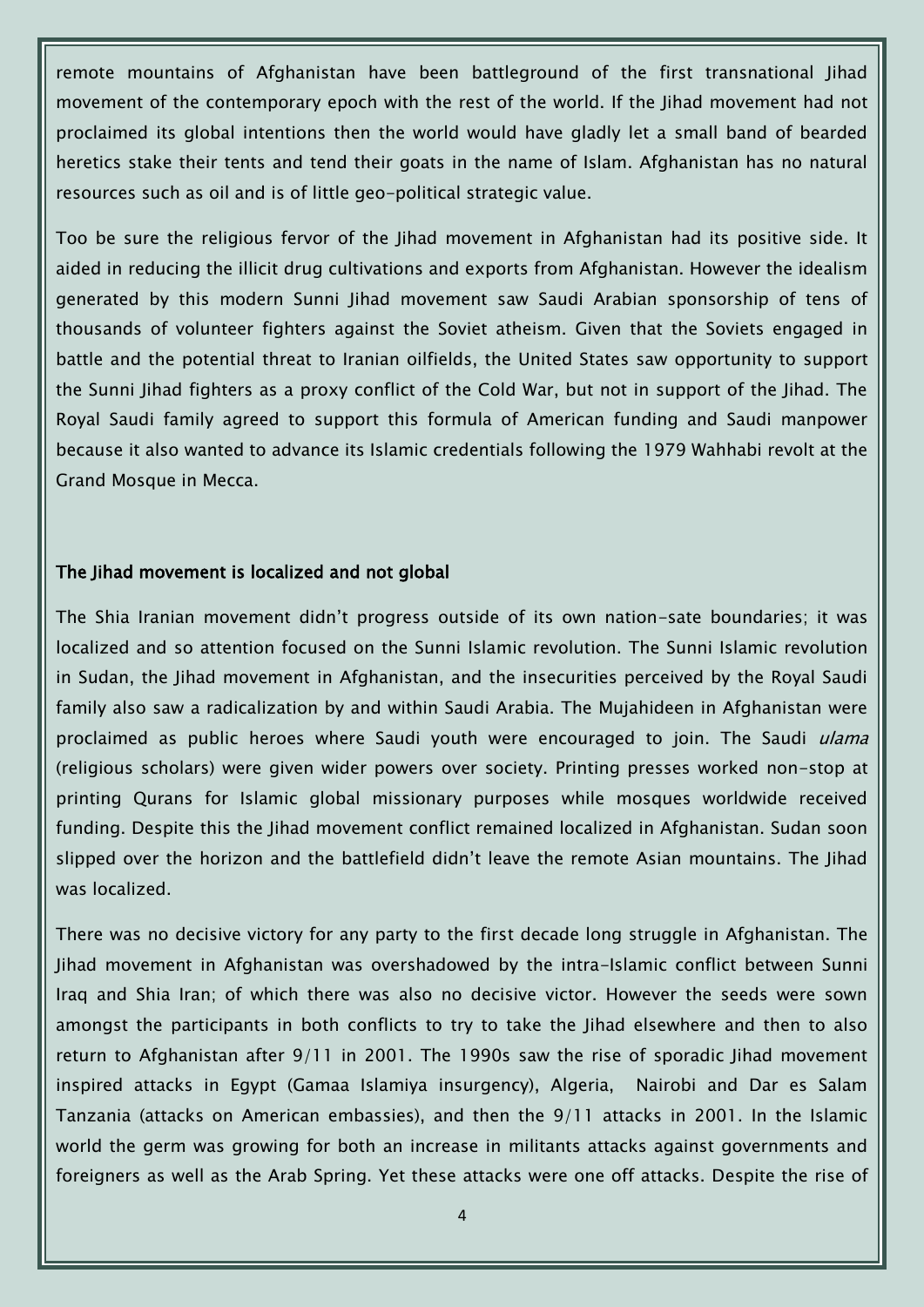radical and extremist Islamic groups in Africa such as al-Shabab in Somalia and Boka Haram in Nigeria, the Jihad movement has not made any significant headway in the last 35 years.

The United States and Europe have not fallen despite the 9/11 attacks in New Work and Washington in 2001, the four simultaneous bomb attacks on the London public transport system in 2005 and the Madrid Train bombing in 2004. If the Jihad movement so wished, and if it was serious in its intent, and if it was capable, then it could have perpetrated suicide bombings with the frequency and intensity worldwide that have been seen in Baghdad and Jerusalem. No security force can defend, prevent, deter, or dissuade a solitary and solo bomber. However the Jihad movement has remained localized within a small area remote area of the world. The Jihad movement has not had any global successes in the way that Communism gripped entire continents of sovereign states for decades.

#### The Jihad movement can be deadly

This is not to say that the Jihad movement cannot inflict chaos in an instant, such as toppling the monarchial leadership of the small Gulf States whose population could see appeal in the values of Sharia and Jihad. The small size of these states and their weak domestic security forces and army would not be able to prevent a coup d'état, revolt, or revolution, especially if it had Islamic tendencies and appeal. Within hours a Jihad movement could be in power, threaten the worlds oil reserves, but then lack direction in governance. This potential threat of the Jihad movement has distressed the Gulf States and inconvenienced Saudi Arabia. Saudi Arabia was the home of the Wahabi that perpetrated 9/11 and perpetuated al-Qa'ida. Unwittingly Saudi Arabia's paranoia saw significance in its support of the American invasion of Iraq in 2003. This war was a turning point not only for Saudi Arabia and the Gulf States but also for the Sunni Jihad movement. The vacuum created in Iraq due to the war granted the Jihad movement a new battleground; and it moved down from the remote mountains of Afghanistan to the proximity of the Arabian Peninsula.

#### The Jihad movement fantasizes a caliphate

The political and security vacuum in Iraq and its Sunni-Shia cycle of violence was a dream come true for the Sunni Jihad movement. It offered all the elements for success that Afghanistan lacked. It offered a Shia presence to mobilize Sunni idealistic volunteer fighters. Shia Iran dominated central government in Iraq as a direct consequence of the democracy installed by America that meant that the majority ruled and the majority population in Iraq is Shia. It offered foreign and non-Islamic intervention that mobilized Sunni idealistic volunteer fighters to combat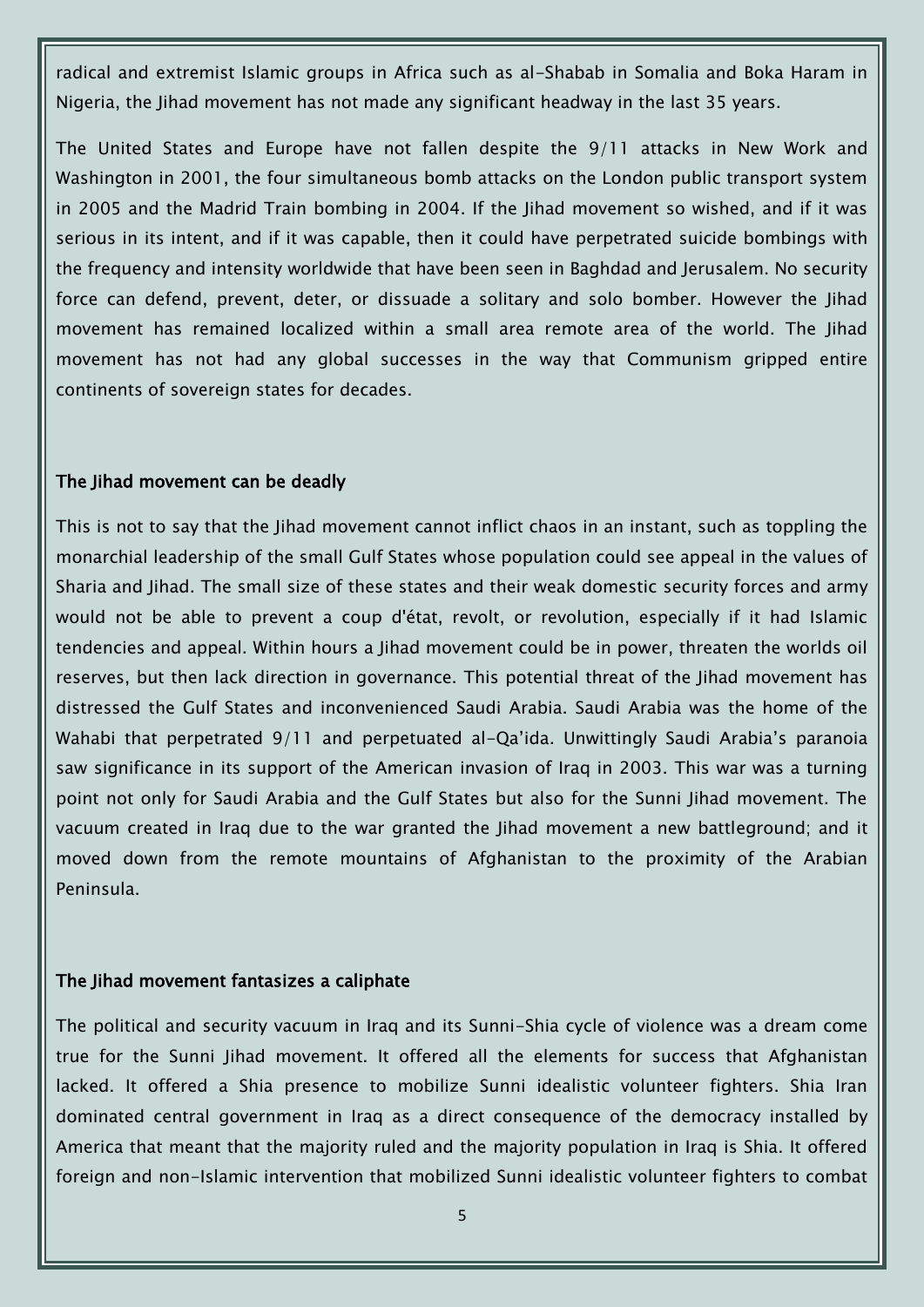the new Crusade led by the United States. More important for the Jihad movement than either Shia or Western involvement was the role of Saudi Arabia. Saudi Arabia supported proxy movements opposed to the Shia regime in Baghdad including supporting an insurgency that included the influx of foreign fighters into Iraq via Syria. The Jihad movement gained a propaganda coup by depicting the Royal Saudi family as supporting the American led coalition as aiding the "Crusaders." In turn the Jihad movement projected that they, the Jihad movement, would be the true saviors of Islam by creating a caliphate.

This situation led to the advent and ascend of al-Qa'ida in Iraq, a Jihad movement that had not been present during the days of Saddam Hussein's rule. Extremely strong counter-insurgency operations by the American led coalition in Iraq between 2006 and 2010 saw a false proclamation of conquest over the Sunni al-Qa'ida insurgency in Iraq. However unwittingly with the American withdrawal from Iraq in 2010, the scene was set for the Sunni Jihad "Islamic State" movement to control Sunni areas of north-west Iraq and east and south-east Syria in the name of the caliphate.

## The Jihad movement and caliphate distress the Gulf States

Consequently the year 2014 has been a watershed for the Jihad movement. The "Islamic State" and the caliphate was foreseen as a worst case scenario by analysts in the Iraq conflict as early as 2007. It was foreseen that Iraq could split into three states, Sunni, Shia and Kurd. It was foreseen that the Sunni areas could be controlled by a combination of al-Qa'ida forces, and released prisoners of the former Iraq army and Iraq Ba'ath party. The Syrian civil-war was not foreseen and hence the merger of their Sunni Jihad elements with those in Iraq was a calamity especially when the "Islamic State" seized territory in north and west Iraq in June 2014 and reintroduced the office of the caliphate, last heard of in the 1920s during the days of Turkish Ottoman rule of the region. It was this declaration of the caliphate and perceived popularity of the "Islamic State" Jihad movement that has caused distress to Saudi Arabia and other Gulf states spurring their involvement in the Syrian and Iraq conflict.

#### The Gulf States tackle the Jihad movement

By and large the Gulf States were spared any involvement or any distress from this modern epoch Jihad movement from 1979 to 2011. Kuwait was briefly occupied by Iraq but not as an issue of the Jihad movement. It has only been since the Arab Spring and more so the Syrian civil-war since 2011 that the modern epoch Jihad movement has seen any involvement by, or any distress for, the Gulf States. This distress has brought about hereto unseen and unexpected events in the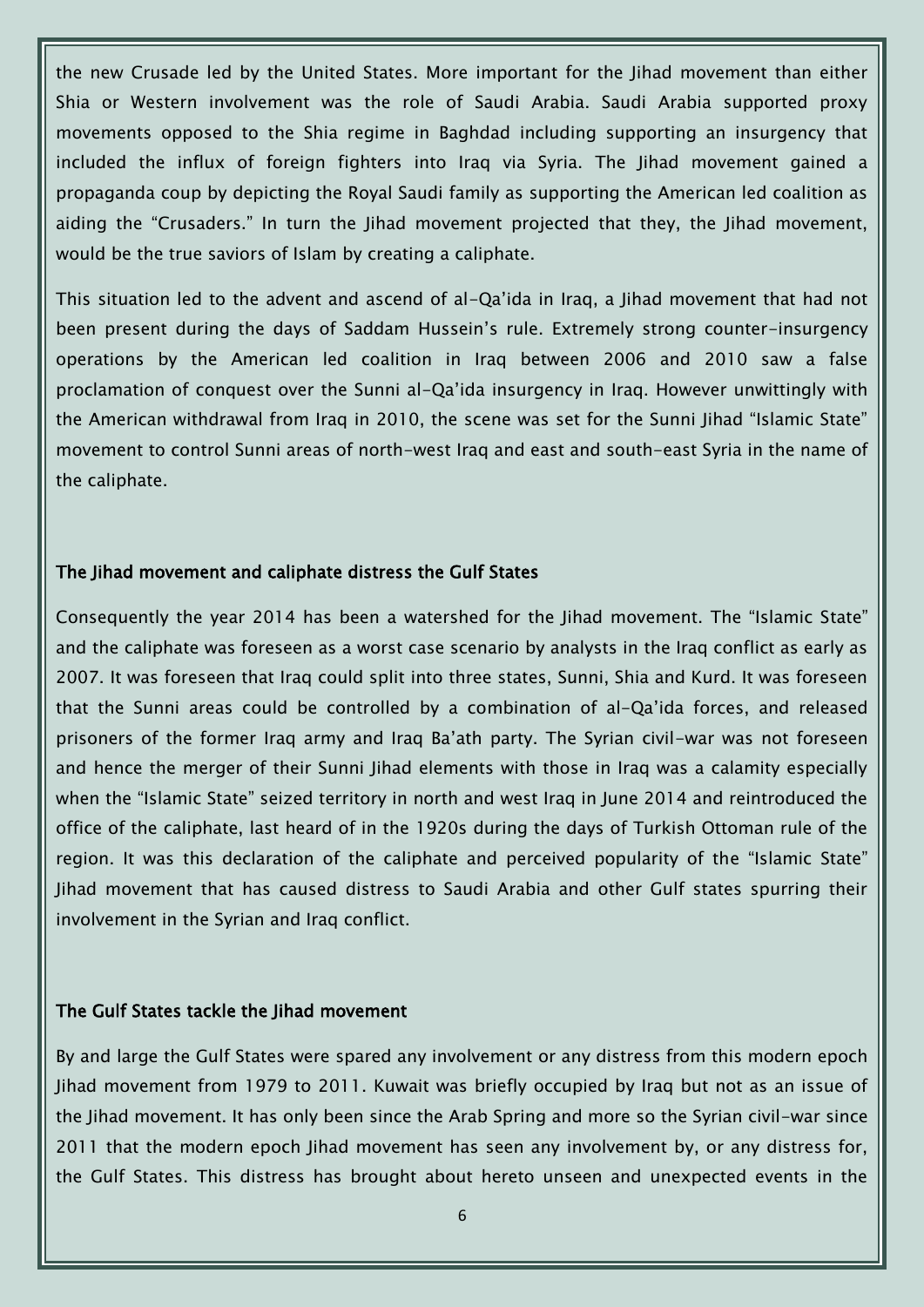Persian Gulf. The GCC partners and allies Qatar and Saudi Arabia have chosen to sponsor different cohorts even though both are supporting Salafi Jihadist groups; and in doing so they have squabbled.

The goal of Saudi Arabia is to support groups that confront Shia Iran, while that of Qatar is to support those groups that could that install another Muslim Brotherhood government. The UAE had a low profile in the Syrian conflict, concerned over potential Brotherhood gains, until it joined in the American led air strikes against the "Islamic State". Bahrain has been very supportive of any and all Sunni groups as a consequence of its local Shia opposition and Iranian support thereof. The Gulf States of Qatar, Bahrain and Kuwait have also saw a small number of their citizens going to war against the Syrian Alawi regime while their governments engaged in popular financial contributions including charity funding-raising.

To be sure the royal families of the Gulf States were spared the democratization movement of the Arab Spring. Instead they are facing the radicalization movement of the Jihad. For the first time in the contemporary epoch, Islamic states have willingly joined non-Islamic coalitions against the Jihad movement. This is a unique intra-Islamic episode brought about the distress of the Gulf State leadership who fear for their rule and power.

Whereas the Kuwait liberation in 1990/1991 saw extreme hesitancy of Saudi Arabia and other states to even provide bases for attacking Iraq in order to liberate Kuwait, today is the opposite. The Gulf States and others such as Jordan are actively engaged in combat, through air strikes in a coalition with Western states. At the same time they are funding and providing manpower and logistics for local groups to combat the "Islamic State" in Irag and Syria. The Jihad movement has distressed the Gulf States whose leaders, whose royal families, fear for their every existence. They have seen the manner in which Arab Spring states leaders have been overthrown and whose countries are now in the throws of chaos.

# The Forecast and Prediction for the Gulf States

While engaged in low intensity combat against the Jihad movement both Saudi Arabia and the Gulf States are holding their breath of the mantra that Jihad movements come and go, with apparent short longevity, mainly with local implications. They are hoping that if the Jihad movement can be contained to a civil-war situation in Iraq and Syria, as it was in Afghanistan, then time will play against the veracity and expansion of the Jihad movement.

The bottom line is that the reaction and involvement of Saudi Arabia and other Gulf states and their joining forces with the West against the Jihad movement is short-term panic and long term prudence. Even though an "Islamic State" ideal is here to stay in Iraq and Syria for the time being